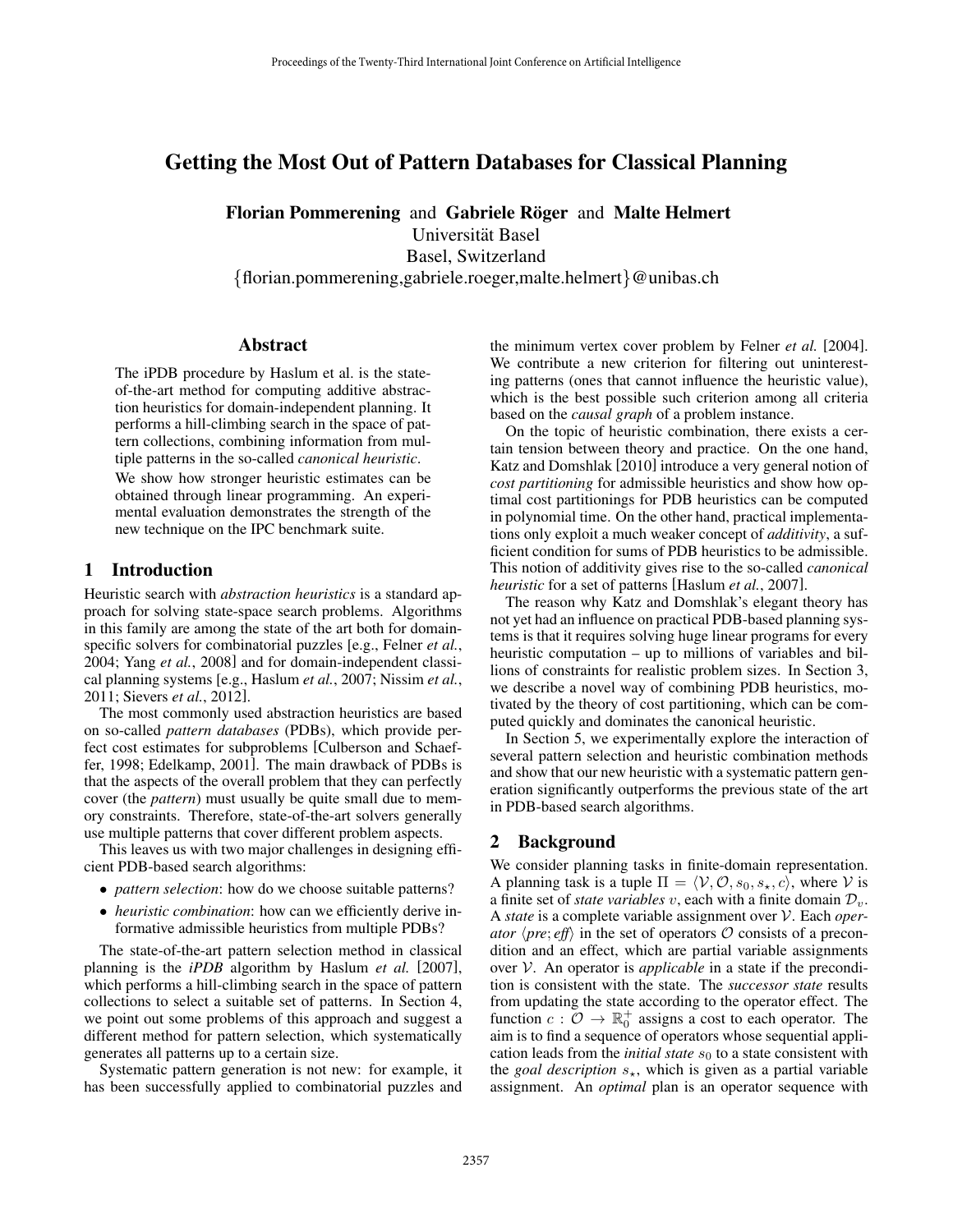$$
\mathcal{V} = \{A, B, C\}
$$
  
\n
$$
\mathcal{D}_v = \{0, 1, 2, 3, 4\} \text{ for all } v \in \mathcal{V}
$$
  
\n
$$
s_0 = \{A = 0, B = 0, C = 0\}
$$
  
\n
$$
s_{\star} = \{A = 3, B = 3, C = 3\}
$$
  
\n
$$
\mathcal{O} = \{inc_x^v \mid v \in \mathcal{V}, x \in \{0, 1, 2\}\} \cup \{jump^v \mid v \in \mathcal{V}\},
$$
  
\nwhere  $inc_x^v = \{v = x; v := x + 1\}$   
\n
$$
jump^v = \langle v' = 4 \text{ for all } v' \neq v; v := 3 \rangle
$$
  
\n
$$
c(o) = 1 \text{ for all } o \in \mathcal{O}
$$

Figure 1: Example planning task.

minimal cost among all solutions, where the cost is defined as the sum of the cost of all operators in the sequence.

Figure 1 shows a planning task that we use as a running example. There are three variables, all with domain  $\{0, \ldots, 4\}$ . The objective is to change their values from 0 to 3. For each variable  $v$  there are operators that can increment it by 1 if the value is not already 4. In addition there are "jump" operators which immediately set a variable to 3 but are only applicable if all other variables have value 4. All operators have unit cost. Clearly, the jump operators are useless for solving the task, and hence all optimal solutions must increment each variable three times for a total cost of 9.

PDB heuristics. PDB heuristics estimate the cost of reaching the goal from a state s by computing the exact cost-togoal in a smaller planning task defined by a *pattern*  $P \subseteq V$ . This smaller planning task is obtained by projecting away all information (in s,  $s_{\star}$  and the operators) about variables outside the pattern. For example, with the pattern  $\{A, C\}$ , the operator  $jump<sup>A</sup>$  in the running example is projected to  $\langle C = 4; A := 3 \rangle$ . Such a projection is a special case of (homomorphic) *abstraction* [e.g., Helmert and Domshlak, 2009], and states obtained in this way are called *abstract states*.

Standard PDB heuristics (as considered in this paper) precompute cost-to-goal information for all abstract states and store them in a table, the eponymous *pattern database* (PDB). This assumes that the number of abstract states is small enough to fit into memory.

In our running example, heuristics for singleton patterns like  ${A}$  give an estimate of 1 for the initial state because  $jump<sup>A</sup>$  immediately solves the abstract task. (All its preconditions disappear when projecting to a singleton pattern.) All PDBs on two variables yield initial state estimates of 6, counting the increment operators for these variables.

Canonical heuristic. The maximum of multiple PDB heuristics is obviously admissible and dominates the individual heuristics. However, stronger estimates are often possible. Consider a set of patterns (a *pattern collection*) where no operator affects more than one pattern. (That is, operators have a non-empty effect in at most one of the projected tasks.) Then the sum of heuristic estimates is also admissible. Such patterns are called *additive* [e.g., Edelkamp, 2001]. Haslum *et al.* [2007] generalize this notion of additivity to arbitrary (not necessarily additive) pattern collections  $C$ . Let  $MAS(C)$ denote all maximal (w.r.t. set inclusion) additive subsets of C. Then the *canonical heuristic* value  $h^C(s)$  is defined as

$$
h^{\mathcal{C}}(s) = \max_{\mathcal{A} \in \mathit{MAS}(\mathcal{C})} \sum_{P \in \mathcal{A}} h^P(s).
$$

iPDB pattern selection. Haslum *et al.* [2007] also introduced a hill-climbing algorithm for pattern selection called the *iPDB procedure*. It starts with an initial collection with singleton patterns for all goal variables. Given the current collection  $\mathcal{C}$ , a new collection  $\mathcal{C}'$  is created by selecting a pattern  $P \in \mathcal{C}$ , extending it with a new variable  $v \notin P$ , and adding the resulting pattern to the collection:  $\mathcal{C}' = \mathcal{C} \cup \{P \cup \{v\}\}\.$  All such collections whose PDBs do not exceed a fixed memory limit form the search neighborhood of  $C$ . The procedure then selects the "best" neighbor by evaluating each candidate on sample states. The process repeats until all candidates offer no or negligible improvements over C.

For efficiency, the hill-climbing search uses two pruning criteria to rule out candidates which cannot possibly lead to improved heuristic estimates. First, extending a pattern P with a non-goal variable which does not causally influence a variable in P does not increase the estimates of the resulting PDB. Second, a pattern should never contain causally disconnected variables, because these are better included as separate patterns that can be combined additively.

## 3 Post-Hoc Optimization Heuristic

Consider the behavior of the canonical heuristic on the initial state of our running example. We assume that the pattern collection includes all patterns that are proper abstractions:  $C = \{\{A\}, \{B\}, \{C\}, \{A, B\}, \{A, C\}, \{B, C\}\}\$ . On  $s_0$ , all single-variable PDBs yield a heuristic estimate of 1 and all two-variable PDBs yield an estimate of 6. The best additive combinations of such patterns take a two-variable pattern like  $\{A, B\}$  and combine it with a one-variable pattern like  $\{C\}$ for an overall heuristic estimate of 7.

Can we do better than this without performing explicit cost partitioning in the abstract planning tasks, i. e., without recomputing any of the PDBs? The answer to this is "yes!" if we also take into account *which operators* are relevant for each pattern. Each operator in the task modifies exactly one variable, and the operators relevant for pattern  $P$  are those which modify a variable in  $P$ . Let us call an operator modifying variable v a "type-v operator". From  $h^{\{A,B\}}=6$ , we can conclude that any solution includes at least 6 operators that are type  $A$  or type  $B$ ; from the other two-variable patterns we derive that there must also be at least 6 operators that are type  $A$  or type  $C$ , and at least 6 operators that are type  $B$  or type C. A bit of algebra shows that at least 9 operators are necessary to simultaneously satisfy these three constraints.

We now show how this argument can be generalized to arbitrary planning tasks, where operators may affect multiple variables, and how the reasoning process can be efficiently automated. For this purpose, we construct a linear program (LP) with one variable  $X_o$  for each operator  $o \in \mathcal{O}$ . Intuitively, the LP variable  $X_0$  represents the costs incurred by operator o in some (fixed, but unknown) optimal plan. For example, if o occurs twice in the plan and has a cost of 3, then  $X_o = 6$ . Clearly we must have  $X_o \ge 0$  for all  $o \in \mathcal{O}$ . Since PDB heuristics are admissible, we know that the PDB heuristic value cannot exceed the total cost incurred by all operators: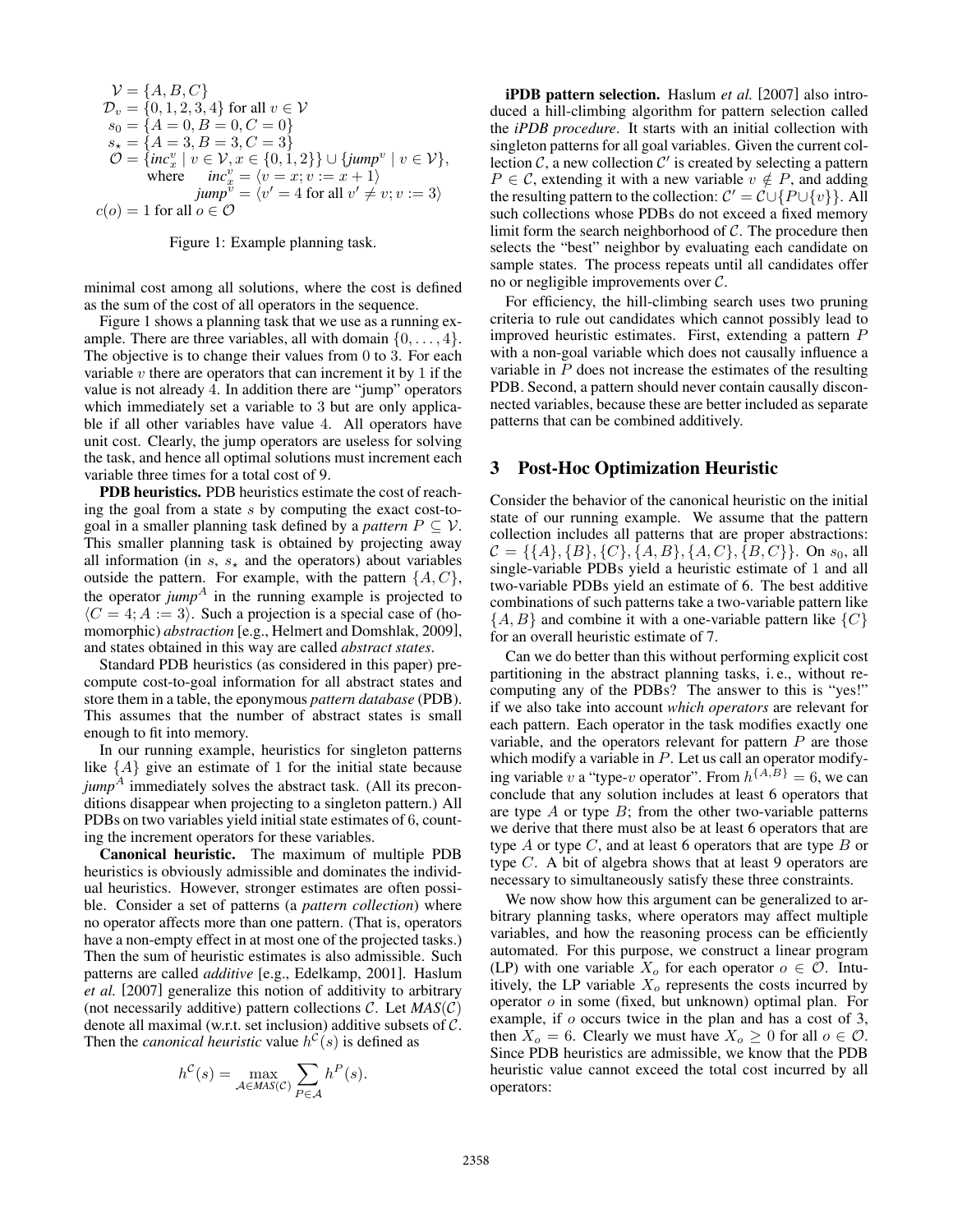$$
h^P(s) \le \sum\nolimits_{o \in \mathcal{O}} X_o
$$

Since operators which do not affect any variable in a pattern do not induce state changes in the abstract task, they cannot contribute to the estimate of the PDB. Therefore we can tighten the constraint for  $h^P$  by omitting variables for such "irrelevant" operators to

$$
h^P(s) \le \sum\nolimits_{o \in \mathcal{O}:o \text{ affects } P} X_o
$$

The total cost of the given plan is  $\sum_{o \in \mathcal{O}} X_o$ . Minimizing this value subject to the constraints for all PDB heuristics yields an admissible estimate for s because all accounted costs are justified by the admissibility of some heuristic.

We can reduce the size of the LP by aggregating variables which always occur together in the constraints. This happens when several operators are relevant for exactly the same PDBs. In the example, the operators  $inc<sub>x</sub><sup>A</sup>$  and  $direct<sup>A</sup>$  are relevant for exactly the PDBs with patterns including  $A$ , so we can combine their LP variables to a new variable  $X_A$ . Similarly, we can aggregate the remaining operators as  $X_B$  and  $X_C$ . The resulting LP for an arbitrary state s is:

Minimize 
$$
X_A + X_B + X_C
$$
 subject to

$$
X_A \geq h^{\{A\}}(s)
$$
  
\n
$$
X_B \geq h^{\{B\}}(s)
$$
  
\n
$$
X_C \geq h^{\{C\}}(s)
$$
  
\n
$$
X_A + X_B \geq h^{\{A,B\}}(s)
$$
  
\n
$$
X_A + X_C \geq h^{\{A,C\}}(s)
$$
  
\n
$$
X_B + X_C \geq h^{\{B,C\}}(s)
$$
 and  
\n
$$
X_A \geq 0, X_B \geq 0, X_C \geq 0
$$

To solve the LP for the initial state of the example, we remind the reader that  $h^P(s_0) = 1$  for single-variable patterns and  $h^P(s_0) = 6$  for two-variable patterns. The LP then has the unique optimal solution  $X_A = X_B = X_C = 3$ , yielding a heuristic value of 9, which is perfect for this example and better than the canonical heuristic estimate of 7.

We will now formalize these considerations for general planning tasks. We begin by observing that the approach is not limited to PDB heuristics. The only properties of PDB heuristics that we exploited are that they are admissible and that certain operators do not contribute to the heuristic value of certain PDBs. To express these requirements succinctly, we borrow some concepts from the theory of *cost partitioning* [Katz and Domshlak, 2010]. If Π is a planning task with operators  $\mathcal{O}$  and  $c' : \mathcal{O} \to \mathbb{R}_0^+$  is an arbitrary cost function on its operators, we write  $\Pi_{c'}$  for the planning task which is equal to  $\Pi$  except that its operator cost function is  $c'$ . Then the *relevant operator partition* specifies sets of operators whose LP variables can be combined:

Definition 1 (Relevant operator partition). *Let* Π *be a planning task with cost function c. For all*  $i = 1, \ldots, n$ , let  $c_i \leq c$ *be a cost function and*  $h_i$  *be an admissible heuristic for*  $\Pi_{c_i}.$ 

*The* relevant operator partition  $\mathcal{O} \sim$  *for*  $h_1, \ldots, h_n$  *is the partition of* O *induced by the equivalence relation* ∼ *with: o* ∼ *o'* iff {*i* |  $c_i$ (*o*) > 0} = {*i* |  $c_i$ (*o'*) > 0}*.* 

We can now define the *post-hoc optimization heuristic* that generalizes the above example as follows:

Definition 2 (Post-hoc optimization heuristic). *Let* Π *be a planning task with cost function c. For all*  $i = 1, \ldots, n$ , let  $c_i \leq c$  *be a cost function and*  $h_i$  *be an admissible heuristic for*  $\Pi_{c_i}$ *. Let s be a state of*  $\Pi$ *.* 

*The estimate of the* post-hoc optimization heuristic  $h^{PhO}(s)$ *is the objective value of the linear program:*

Minimize 
$$
\sum_{[o] \in \mathcal{O}/\sim} X_{[o]}
$$
 subject to

$$
\sum_{[o] \in \mathcal{O}/\sim : c_i(o) > 0} X_{[o]} \ge h_i(s) \qquad \text{for all } i \in \{1, \dots, n\}
$$
\n
$$
X_{[o]} \ge 0 \qquad \text{for all } [o] \in \mathcal{O}/\sim.
$$

The admissibility of its component heuristics leads to admissibility of the post-hoc optimization heuristic:

**Theorem 3** (Admissibility of  $h^{\text{PhO}}$ ). *The post-hoc optimization heuristic is admissible.*

*Proof.* Let  $\pi$  be an optimal plan for  $\Pi = \langle V, \mathcal{O}, s, s_{\star}, c \rangle$ . (If the task is unsolvable in state s, every heuristic is trivially admissible in s.) We write  $h_i^*(s)$  for the cost of an optimal plan for  $\Pi_{c_i}$ . For any operator set  $O \subseteq \mathcal{O}$  and cost function  $c'$ , let  $cost_{\pi}(O, c')$  denote the cost incurred by the operators from set O in plan  $\pi$  under some cost function c'. We set each variable  $X_{[o]}$  to the cost of the operators in  $[o]$  under the normal cost function c:  $X_{[o]} = cost_{\pi}([o], c)$ . We will show that this variable assignment is feasible for the linear program. The constraints  $X_{[o]} \geq 0$  are obviously satisfied. For the other constraints we can see that

$$
h_i(s) \stackrel{(*)}{\leq} h_i^*(s) \stackrel{(**)}{\leq} cost_{\pi}(\mathcal{O}, c_i) = \sum_{[o] \in \mathcal{O}/\sim} cost_{\pi}([o], c_i)
$$
  
= 
$$
\sum_{\substack{[o] \in \mathcal{O}/\sim:\\c_i(o) > 0}} cost_{\pi}([o], c_i) \stackrel{(***)}{\leq} \sum_{\substack{[o] \in \mathcal{O}/\sim:\\c_i(o) > 0}} cost_{\pi}([o], c)
$$
  
= 
$$
\sum_{\substack{[o] \in \mathcal{O}/\sim:\\c_i(o) > 0}} X_{[o]}.
$$

Inequality (\*) holds because  $h_i$  is admissible for  $\Pi_{c_i}$ . Inequality (\*\*) holds because  $cost_\pi(\mathcal{O}, c_i)$  denotes the cost of  $\pi$  in  $\Pi_{c_i}$  and hence cannot be lower than  $h_i^*(s)$ , the cost of an optimal plan for  $\Pi_{c_i}$ . Inequality (\*\*\*) follows from  $c_i(o) \leq$  $c(o)$ . We conclude that  $h_i(s)$  ≤  $\sum_{[o] \in \mathcal{O}/\sim : c_i(o) > 0} X_{[o]}$  and hence the chosen assignment for  $X_{[o]}$  is feasible.

 $\sum_{[o]\in\mathcal{O}/\sim} X_{[o]}$ , which equals the cost of  $\pi$  with the chosen The objective value for the chosen assignment is values of  $X_{[o]}$ . This is equal to  $h^*(s)$  by the optimality of  $\pi$ .

Any feasible solution for a minimization LP provides an upper bound on the optimal objective value, so the value is at most  $h^*(s)$ . This shows that the heuristic is admissible. П

To gain some more insight into the post-hoc optimization heuristic, we have a look at the corresponding dual program: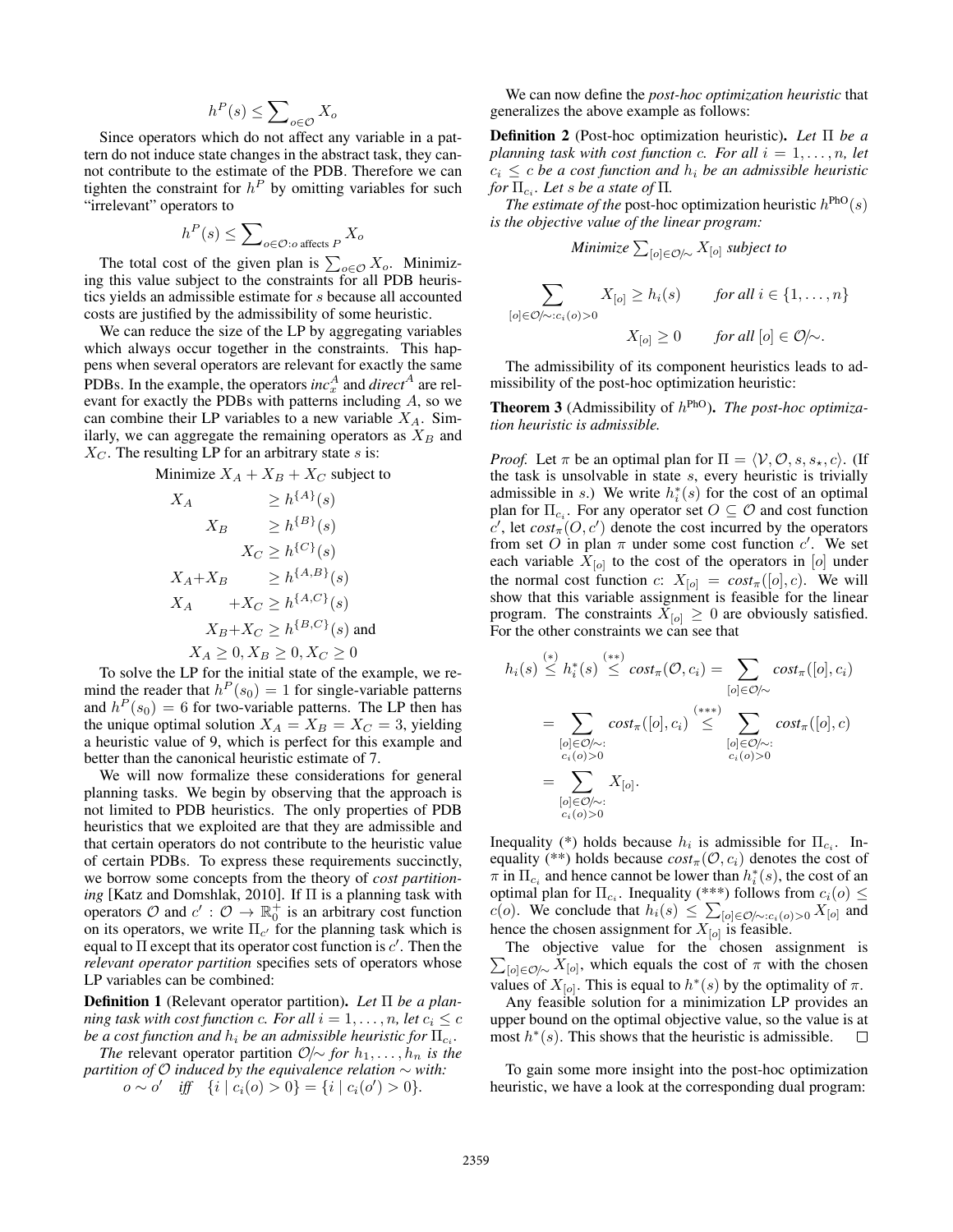Maximize  $\sum_{i=1}^{n} Y_i h_i(s)$  subject to

$$
\sum_{i \in \{1, \dots, n\} : c_i(o) > 0} Y_i \le 1 \qquad \text{for all } [o] \in \mathcal{O}/\sim
$$
\n
$$
Y_i \ge 0 \qquad \text{for all } i \in \{1, \dots, n\}.
$$

By the duality theorem, a bounded feasible LP and its dual have the same optimal value. However, the dual reveals a different perspective: the objective function shows that we compute a state-specific cost partitioning which cannot change individual operator costs but can only scale the operator costs within each heuristic by a factor  $Y_i$  that depends on the heuristic, but not on the operator. The constraints ensure that the sum of the scaled estimates stays admissible.

### 3.1 Relation to the Canonical Heuristic

In addition to providing an interpretation of the heuristic in terms of cost partitioning, the dual LP also reveals an interesting relation between the post-hoc optimization heuristic for PDB heuristics and the canonical heuristic for the same PDBs. For a pattern collection  $C$  the post-hoc optimization heuristic is defined in the obvious way:

Definition 4. *Let* Π *be a planning task with cost function* c*, and let*  $C = \{P_1, \ldots, P_n\}$  *be a pattern collection for*  $\Pi$ *.* 

*The* post-hoc optimization heuristic  $h_C^{PhO}$  $\mathcal{C}^{\text{phO}}$  for  $\mathcal C$  *is h*<sup>PhO</sup> where  $h_i = h^{P_i}$ ,  $c_i(o) = c(o)$  *for all operators o that affect a variable contained in*  $P_i$ *, and*  $c_i(o) = 0$  *otherwise.* 

We now show that, in a certain sense, the post-hoc optimization heuristic computes the LP relaxation of an integer program formulation of the canonical heuristic.

**Theorem 5.** *Consider the dual D of the LP solved by*  $h_C^{PhO}$ C *in state* s *for a given pattern collection* C*. If we restrict the variables in* D *to integers, the objective value is the canonical heuristic value*  $h^C(s)$ .

*Proof.* Let  $V^*$  be the optimal value of the integer program corresponding to  $D$  (i.e., where the domain of all  $Y_i$  variables is set to  $\{0,1\}$ ). We will establish  $h^{\mathcal{C}}(s)$  as an upper and lower bound of  $V^*$ , thus proving equality.

For clarity, in the following we denote the variables of the dual with  $Y_P$  for the variable related to  $h^P$  (in contrast to our previous notation  $Y_i$  for the variable related to heuristic  $h_i$ ).

Let  $Y^*$  be an optimal solution of the integer program. Then  $A = \{P \in C \mid Y_P^* = 1\}$  is an additive subset of  $C$ , which we show by contradiction: assume that there are two different patterns  $P_i, P_j \in \mathcal{A}$  which are *not* additive, i. e., there is an operator  $o$  which affects both patterns. Then  $c_{P_i}(o) > 0$  and  $c_{P_j}(o) > 0$  and  $\mathbf{Y}^*$  violates the constraint  $1 \ge \sum_{P \in \mathcal{C}: c_P(o) > 0} Y_P^* \ge Y_{P_i}^* + Y_{P_j}^* = 2$ . Thus A is additive and we get  $h^{\mathcal{C}}(s) \geq \sum_{P \in \mathcal{A}} h^P(s) = V^*$ .

Conversely, let  $A^*$  be a maximal additive subset of  $C$  that maximizes  $h^{\mathcal{A}^*}(s)$ , i. e., establishes the estimate  $h^{\mathcal{C}}(s)$ . Then **Y** with  $Y_P = 1$  for  $P \in \mathcal{A}^*$  and  $Y_P = 0$  otherwise is a feasible solution for the IP version of  $D$ : obviously, all variables are in the range  $\{0, 1\}$ . Assume that the variable assignment violates a constraint  $\sum_{P \in \mathcal{C}: c_P(o) > 0} Y_P \le 1$  for an operator block  $[o]$ . Then there must be two different variables  $Y_P$  with  $Y_P = 1$  and  $c_P(o) > 0$ . From the definition of  $Y_P$ , both patterns are included in  $A^*$  and hence additive. This contradicts that  $c_P (o) > 0$  for both of them. We conclude that Y is feasible and its value  $h^{\mathcal{C}}(s)$  is a lower bound for  $V^*$ .

Overall we get  $h^{\mathcal{C}}(s) \leq V^* \leq h^{\mathcal{C}}(s)$ , so  $V^* = h^{\mathcal{C}}(s)$ .  $\Box$ 

Since every feasible variable assignment of an integer program (IP) is feasible for the corresponding LP, the value of the IP is a lower bound for the LP value. We conclude:

**Corollary 1.** The post-hoc optimization heuristic  $h_c^{\text{PhO}}$  dom- $\frac{1}{\sqrt{2}}$  is the partner of manufacture in the same pattern collections of the same pattern collec*tion* C*.*

Our introductory example already showed that  $h_c^{\text{PhO}}$  can give *strictly* larger estimates than  $h^C$ , which is also confirmed by the experimental evaluation.

#### 3.2 Computation Effort

We conclude our discussion of the post-hoc optimization heuristic by considering its computational cost. We assume that the component heuristics  $h_i$  are efficiently computable, as in the case of PDB heuristics.

To compute  $h^{\text{PhO}}(s)$ , we must solve an LP with one variable per block in the operator partition and one constraint per component heuristic. The number of blocks in the partition can never exceed the number of operators and is often much smaller. For example, in tasks where all operators have only one effect, the number of blocks is bounded by the number of state variables. Similarly, due to the exponentially growing space requirements of PDB heuristics, the number of component heuristics is usually not too large. In particular, this analysis shows that the post-hoc optimization heuristic can be computed in polynomial time (in the planning task size and the number of component heuristics), as LPs can be solved in polynomial time in the number of variables and constraints.

We also note that only the bounds  $h_i(s)$  in the LP depend on the evaluated state s, which allows LP solvers to reuse computations from previous states. If we use the dual LP to compute the heuristic value, only the objective function differs from state to state while the feasible set remains constant.

In contrast, the computation of the canonical heuristic requires iterating over all maximal additive subsets of the pattern collection. The number of such subsets can grow exponentially with the number of patterns (= component heuristics), so despite being dominated by  $h^{\text{PhO}}$ , the canonical heuristic can be exponentially more expensive to compute.

Considering that  $h^{\text{PhO}}$  can be understood in terms of cost partitioning by means of linear programs, another obvious comparison is to the LP-based optimal cost partitioning of abstraction heuristics by Katz and Domshlak [2010]. Their approach can partition costs much more flexibly than post-hoc cost partitioning because the cost of each individual operator in each abstraction can be set individually. When applied to PDBs, their approach builds an LP with one constraint for *every state transition* of every abstract planning task. For larger PDBs, this can amount to billions or trillions of constraints and is hence practically infeasible to solve even once, let alone for every evaluated state within a heuristic search algorithm. Consequently, no implementation of the approach has been discussed in the literature.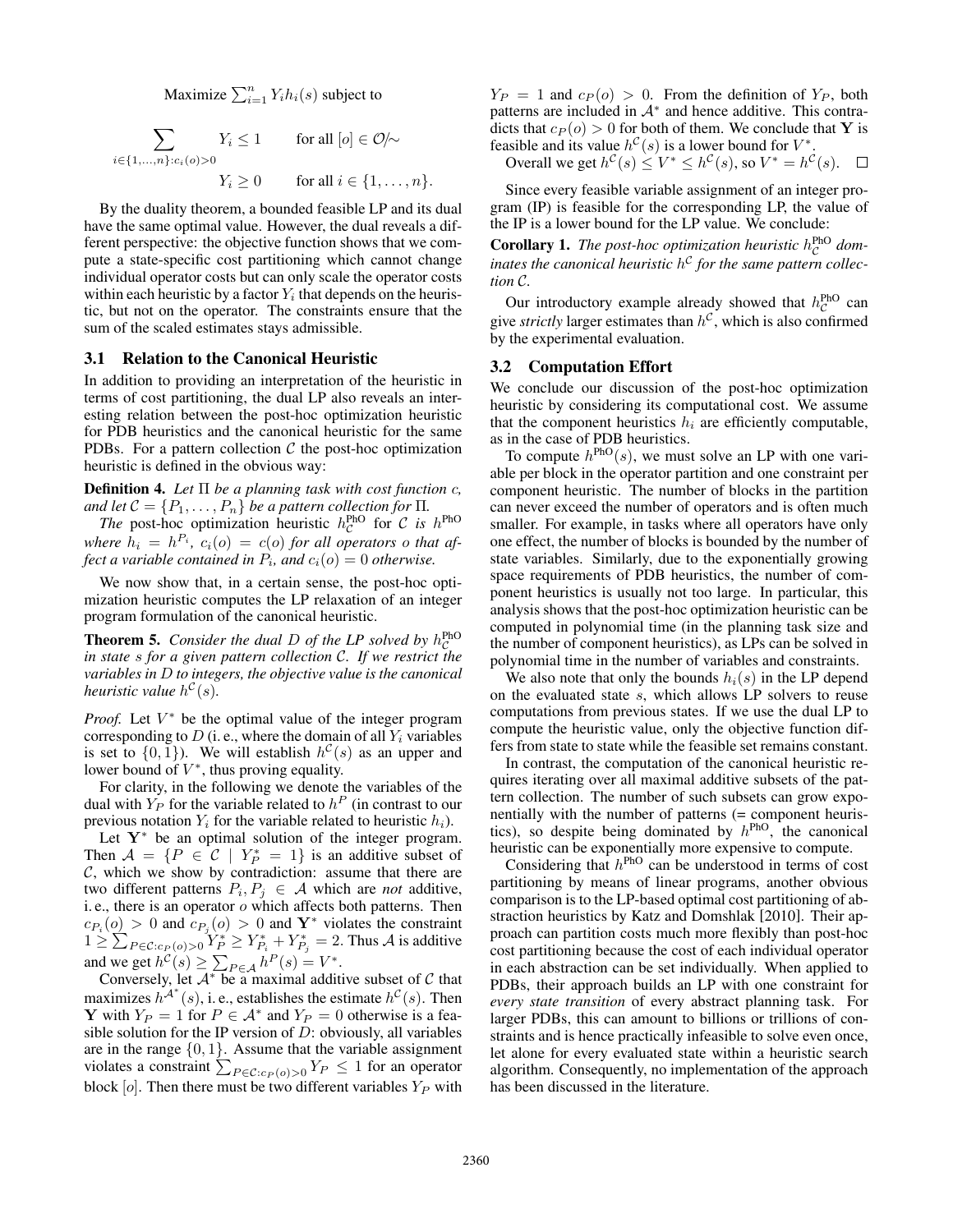|                           |                   | $HC^{\mathcal{C}}$ |              | $HC^{\text{PhO}}$ |                   | Sys <sup>1</sup> |                |                   | $Sys^2$<br>$h^{\text{PhO}}$ |                |                   | $\operatorname*{Sys}_{h}^{3}$ |           | $Sys^*$          |                    |                     |
|---------------------------|-------------------|--------------------|--------------|-------------------|-------------------|------------------|----------------|-------------------|-----------------------------|----------------|-------------------|-------------------------------|-----------|------------------|--------------------|---------------------|
|                           | $h^{\mathcal{C}}$ | $h^{\text{PhO}}$   | $h^{OCP}$    | $h^{\text{PhO}}$  | $h^{\mathcal{C}}$ | $h^{\text{PhO}}$ | $h^{OCP}$      | $h^{\mathcal{C}}$ |                             | $h^{\rm OCP}$  | $h^{\mathcal{C}}$ |                               | $h^{OCP}$ | $h^{\text{PhO}}$ | $h^{\text{blind}}$ | $h^{\text{LM-Cut}}$ |
| barman(20)                |                   | 4                  | 0            | 0                 |                   | 4                | $\Omega$       |                   | 4                           | 0              | $\Omega$          | $\Omega$                      | $\Omega$  | $4(1-2)$         | 4                  |                     |
| elevators (20)            | 16                | 16                 | 0            | 16                |                   |                  | 4              | 16                | 15                          | 0              | 16                | 14                            | 0         | 15(2)            | 9                  | 18                  |
| floortile (20)            |                   |                    | 0            |                   |                   |                  |                |                   |                             | 0              |                   |                               | 0         | $2(1-3)$         |                    |                     |
| nomystery (20)            | 16                | 16                 |              | 16                | 12                | 12               | 8              | 18                | 18                          | 6              | 19                | 19                            |           | $19(3-4)$        |                    | 14                  |
| openstacks (20)           | 14                | 14                 |              | 14                | 14                | 14               |                |                   | 14                          | $\Omega$       |                   | 9                             | $\Omega$  | $14(1-2)$        |                    | 14                  |
| parcprinter (20)          |                   | 8                  | х            | 8                 | 11                | 11               | $\overline{ }$ |                   | 13                          | 15             |                   | 18                            | 2         | 20(4)            |                    | 13                  |
| parking (20)              |                   |                    |              |                   |                   |                  |                |                   |                             | 0              |                   | 0                             | 0         | 5(1)             |                    |                     |
| pegsol (20)               |                   |                    | 0            |                   | 17                | 17               | 12             |                   | 17                          |                |                   | 16                            | 0         | $17(1-2)$        | 17                 |                     |
| scanalyzer (20)           | 10                | 10                 |              |                   | 10                | 10               |                | 10                | 8                           |                | 10                |                               | $\Omega$  | 10(1)            | 9                  | 12                  |
| sokoban (20)              | 20                | 20                 | 18           | 20                | 19                | 19               | 13             | 20                | 20                          | <sup>1</sup>   | 20                | 13                            | $\Omega$  | 20(2)            | 16                 | 20                  |
| tidybot (20)              | 14                | 14                 | 6.           | 11                | 13                | 13               |                | 14                | 14                          | 6              |                   | 14                            |           | $14(2-3)$        | 10                 | 14                  |
| transport (20)            | 6                 | 6                  | <sup>1</sup> | 6                 | 6                 | 6                | 4              | 6                 | 6                           | 0              |                   | 8                             | 0         | 8(3)             | 6                  | 6                   |
| visitall (20)             | 16                | 16                 | 10           | 16                | 16                | 16               | 15             | 16                | 16                          | 10             | 16                | 16                            | 6         | $16(1-3)$        | 9                  | 11                  |
| woodworking (20)          | $\overline{2}$    | $\mathcal{L}$      | $\gamma$     |                   |                   |                  | $\gamma$       | 3                 | 10                          | $\overline{c}$ |                   | 9                             | 0         | 10(2)            |                    | 12                  |
| <b>Sum IPC 2011 (280)</b> | 133               | 133                | 56           | 122               | 143               | 143              | 83             | 126               | 158                         | 43             | 109               | 142                           | 12        | 174              | 112                | 165                 |
| IPC 1998-2008 (1116)      | 456               | 459                | 241          | 426               | 449               | 449              | 355            | 446               | 475                         | 231            | 406               | 422                           | 129       | 501              | 394                | 598                 |
| <b>Sum (1396)</b>         | 589               | 592                | 297          | 548               | 592               | 592              | 438            | 572               | 633                         | 274            | 515               | 564                           | 141       | 675              | 506                | 763                 |
| Column                    | a                 | h                  | c            | d                 | e                 |                  | g              | n                 |                             |                | k                 |                               | m         | $\mathbf n$      | $\mathbf{o}$       | p                   |

Table 1: Coverage on the IPC benchmark suite. Best results among PDB-based heuristics highlighted in bold.

## 4 Generating Pattern Collections

The iPDB procedure performs hill-climbing to find a pattern collection. However, certain informative patterns are not reachable by this search because they would require extending a pattern by several variables at once to get a heuristic improvement. Consider for example a task with variables  $\{A, B_1, B_2, G_1, G_2\}$  with initial values 0 and goals  $G_1 = 1$  and  $G_2 = 1$ . The operators are  $\langle A = 0; A := i \rangle$ ,  $\langle A = i; A := 0 \rangle$ ,  $\langle A = i; B_i := 1 \rangle$  and  $\langle B_i = 1; G_i := 1 \rangle$ for  $i = 1, 2$ .

Growing patterns one variable at a time, iPDB can extend the goal-variable pattern  ${G_1}$  by  $B_1$  and A but not by  $B_2$ , because this would not increase the estimates of the corresponding PDB.  $G_2$  would not be included because it is causally disconnected. Starting from the pattern  ${G_2}$  leads to a symmetric situation where  $B_1$  cannot be added. However, the pattern consisting of all variables would contribute to the heuristic estimate because it is the only one detecting that the value of variable  $A$  needs to be changed back to  $0$  at some point. Indeed, in many domains from the IPC benchmark suite (e. g., blocks, parking and pathways) iPDB hillclimbing already stops at the first iteration, so that the pattern collection only consists of the initial single-variable patterns.

To counter this problem, we propose a different approach of generating pattern collections. It is based on the trivial idea of systematically including all patterns up to a given size, which has been shown to lead to informative heuristics in several classical search domains [Felner *et al.*, 2004]. Without further modifications, this approach would often lead to prohibitively large collections with many uninformative patterns, so we use a finer version of the iPDB pruning criteria to exclude useless patterns.

Like the original approach for pruning unnecessary patterns in iPDB, our criteria are defined in terms of the *causal graph* of a planning task. The causal graph of Π is a directed graph whose nodes are the variables of Π. It has a *precondition* arc from node  $u$  to node  $v$  if there is an operator which has a precondition on u and an effect on  $v \neq u$ . If an operator affects both u and v, the causal graph contains *co-effect* arcs from  $u$  to  $v$  and vice versa. Our systematic method generates all patterns up to a certain size which are *interesting* according to the following definition:

#### Definition 6. *A pattern* P *is* interesting *if*

- *1. the subgraph of the causal graph induced by* P *is weakly connected, and*
- *2. the subgraph of the causal graph induced by* P *contains a directed path via precondition arcs from each node to some goal variable node.*

This definition is similar to the one used in iPDB, but finer because it distinguishes the role of precondition arcs and coeffect arcs. (The latter are only used for condition 1.) It is the *most restrictive* possible causal-graph-based definition of interestingness in the following sense:

- (A) Every pattern that is *not interesting* according to Definition 6 is redundant in the sense that it could be replaced by a smaller pattern or several (additive) smaller patterns providing the same heuristic estimates.
- (B) Every *more restrictive* definition of interestingness based on the causal graph (that would consider some pattern uninteresting which our definition considers interesting) does not satisfy (A).

For space reasons, we leave out a proof of (B) and only briefly sketch a proof of  $(A)$  here. If  $P$  fails to satisfy condition 1., it consists of independent abstract subtasks and can be replaced without loss by a set of additive patterns, one for each weakly connected component. If  $P$  fails to satisfy condition 2., it contains a non-goal variable  $v$  which is never required as precondition of an operator that is necessary for solving the abstract task. Therefore we can remove  $v$  from the pattern without reducing any heuristic estimate.

# 5 Experimental Evaluation

For the experimental evaluation, we extended the iPDB implementation by Sievers *et al.* [2012] in the Fast Downward planning system [Helmert, 2006] with an implementation of the post-hoc optimization heuristic  $h^{\text{PhO}}$  and of the optimal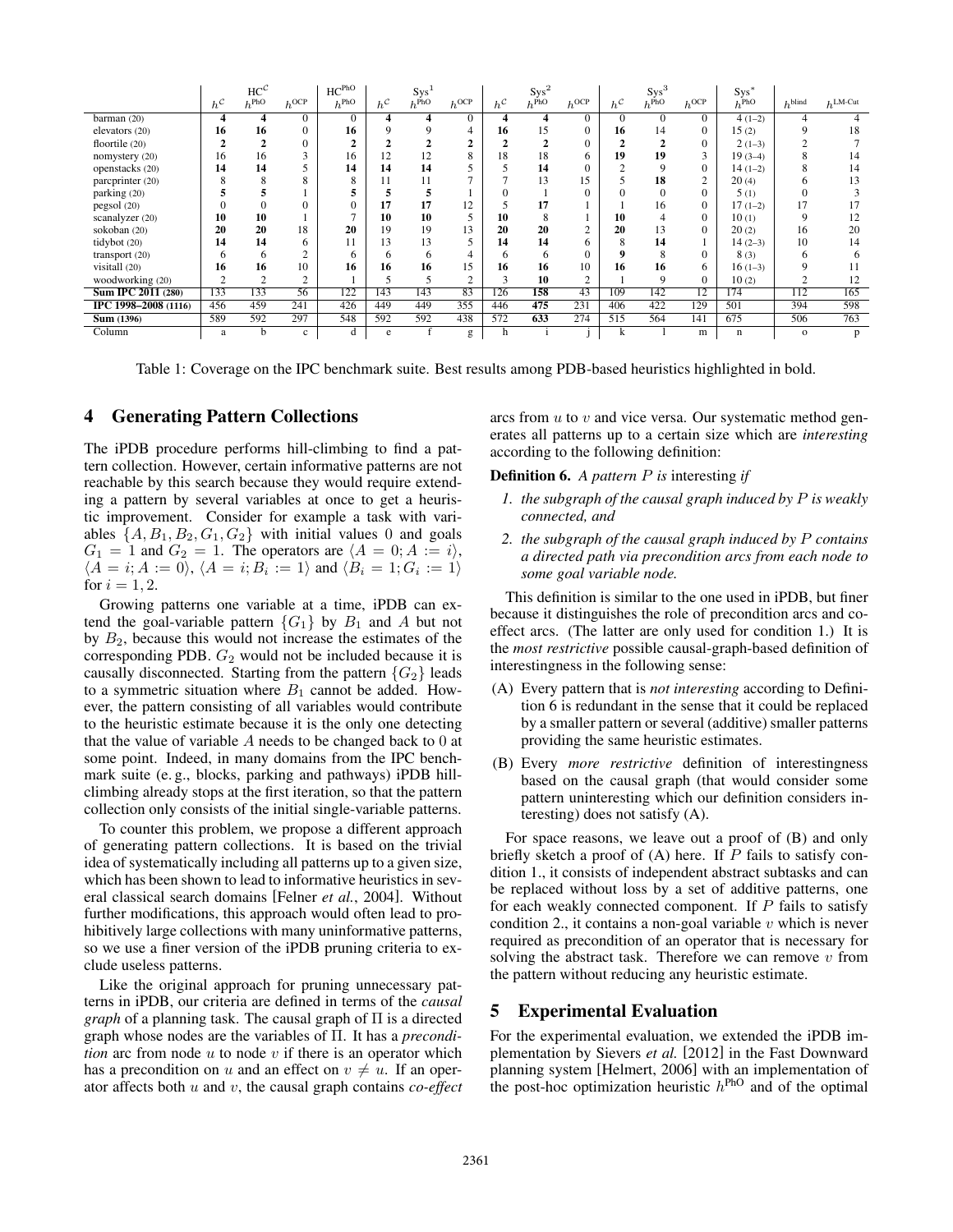PDB cost partitioning approach  $h^{OCP}$  of Katz and Domshlak [2010]. We conducted experiments on all IPC benchmark tasks for optimal planners with a time limit of 30 minutes and a memory limit of 2 GB. All experiments were performed on machines with two 8-core Intel Xeon E5-2660 processors under full load (16 concurrent runs). For iPDB we used the default parameters, which are commonly accepted as a good choice.

For each benchmark task and planner configuration, we measure the following features:

- *coverage*: was the task solved within 30 minutes?
- *setup time*: time taken to select and compute the PDBs, to compute the maximal additive pattern sets (for  $h^C$ ), and to set up the LP (for  $h^{\text{PhO}}$  and  $\bar{h}^{\text{OCP}}$ )
- *initial* h *computation time*: time to perform the heuristic computation for the initial state (after all setup)
- *initial* h *value*: the heuristic value of the initial state
- *expansions until last jump* (for solved tasks): number of expanded nodes until the last  $f$  layer is reached by  $A^*$
- *node evaluation rate* (for solved tasks): number of heuristic evaluations to solve the task divided by search time (excluding setup time)

Overall results. Table 1 shows coverage results on the IPC benchmark suite. For space reasons, we only include per-domain results for the IPC-2011 instances and present aggregated numbers for older tasks. Each configuration in columns a–m is specified by the pattern selection method and the heuristic.

Columns a and b compare the canonical and the post-hoc optimization heuristic on the pattern collection generated by the iPDB hill-climbing procedure. There is little difference between the two heuristics in coverage, and setup time (not shown) is also comparable for both heuristics. A comparison of node expansions (also not shown) reveals that  $h<sup>phO</sup>$  is not much better informed than  $h^{\mathcal{C}}$  in this setting. One possible explanation is that iPDB hill-climbing uses the canonical heuristic to determine the "best" neighbor and therefore prefers pattern collections which work especially well with this heuristic.

To test this conjecture, we modified the hill-climbing search to use the post-hoc optimization heuristic instead of the canonical heuristic to evaluate the hill-climbing neighborhood. The result is shown in column d. Instead of the expected improvement, coverage drops significantly from 592 to 548 tasks. This surprise brought up the question if there is a conceptual problem with the hill-climbing method and led to the considerations in Section 4, which gave rise to the systematic pattern generation approach.

On the systematically generated patterns,  $h^{\text{PhO}}$  and  $h^{\text{C}}$  perform equally on patterns of size 1 (columns e and f), but on larger (and therefore more) patterns  $h^{\text{PhO}}$  performs far better than  $h^{\mathcal{C}}$  (columns h, i and k, l). While the behavior is not consistent over *all* domains, the post-hoc optimization heuristic solves significantly more instances in many domains, overall outperforming the canonical heuristic by 61 instances on the patterns up to size 2 and by 49 instances on the patterns up to size 3.











(c) Node evaluation rate in evaluations per second.

Figure 2: Comparison of  $h^{\text{PhO}}$  and  $h^{\mathcal{C}}$  with all patterns up to size 2.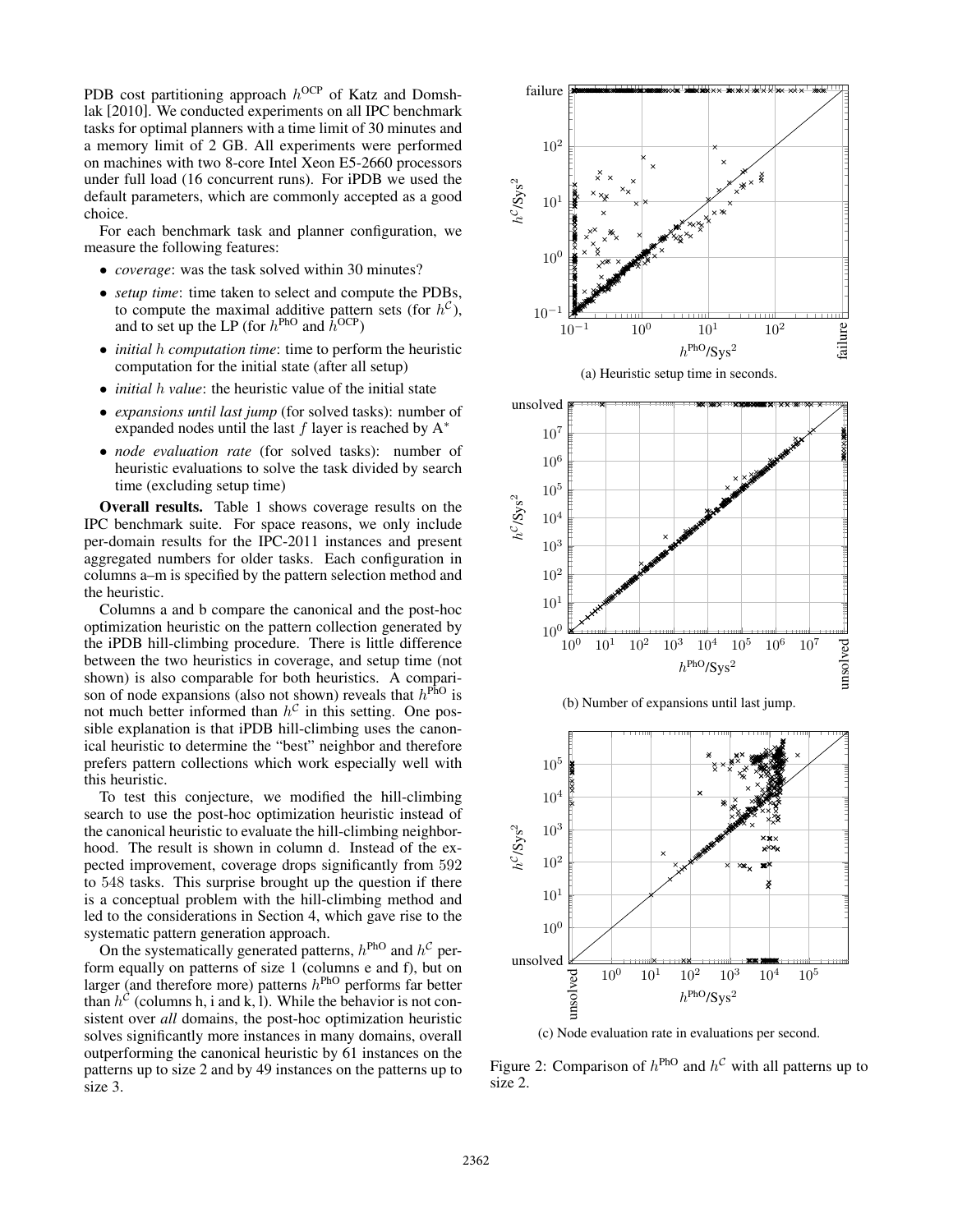

(a) Number of maximal additive pattern sets.



Figure 3: Evaluation time for the initial state with  $h^{\text{PhO}}$  and  $h^{\mathcal{C}}$  and systematically generated size-2 patterns.



Figure 4: Initial  $h$  values.

A deeper look. To understand the reasons for the better performance of  $h^{\text{PhO}}$  compared to  $h^{\mathcal{C}}$ , Figure 2 compares (a) the heuristic setup time, (b) the number of expansions, and (c) the evaluation rate of both heuristics with the systematically generated patterns up to size 2. Panel (b) shows that there are only a few instances where the theoretical dominance of the post-hoc optimization heuristic translates into better guidance, and panel (c) shows that on tasks solved by both approaches, the canonical heuristic computations tend to be faster.

However, panel (a) reveals that the canonical heuristic often requires far more setup time (almost all the exceptions are in the pipesworld-tankage domain) and more importantly often fails to complete heuristic setup within the available resources. In all cases, the cause of the failure is running out of memory. On 9 of the 1396 task, the memory limit is not sufficient to build all PDBs for the pattern collection, which affects both heuristics. However, for the canonical heuristic, 360 additional instances run out of memory during the generation of the maximal additive pattern sets. This indicates that in the case of systematic pattern collections, the number of maximal additive sets is often prohibitively large.

To clarify the influence of the characteristics of the pattern collection on heuristic evaluation time, Figure 3 plots the time required for the initial heuristic evaluation on all tasks where this evaluation completed within the timeout for both heuristics. In panel (a), the shading of the points indicates the number of maximal additive pattern sets. In panel (b), it indicates the number of patterns. The figure confirms that the computation time for the canonical heuristic is closely linked to the number of maximal additive pattern sets, while the computation time for the post-hoc optimization heuristic is more closely linked to the number of patterns.

Optimal cost partitioning. Independently of the pattern selection method, the optimal cost partitioning approach  $h^{OCP}$ of Katz and Domshlak (columns c, g, j and m in Table 1) is not competitive with the other heuristics because it is too costly to compute. With singleton patterns (column g) it achieves a total coverage of 438 tasks, which drops below 300 for any of the other pattern selection methods. For comparison,  $A^*$  with the blind heuristic solves 506 tasks (column o).

Nevertheless, it is an interesting question how wellinformed the post-hoc optimization heuristic is compared to this "holy grail" for the given abstractions. To answer this, we ran experiments with a timeout of 24 hours to determine the initial heuristic estimates of  $h^{OCP}$  for a wide range of tasks. Figure 4 shows the result for systematically generated pattern collections with maximal pattern size 2. To increase readability, the figure only includes instances with heuristic values smaller than 50.

While optimal cost partitioning optimizes individual operator costs for each abstraction, the post-hoc optimization heuristic may only *scale all* operator costs for each PDB. The results show that this restriction indeed limits the quality of the heuristic estimates. However, the experiment also confirms how expensive optimal cost partitioning is: for 206 of the 1396 tasks it runs out of memory while setting up the LP, and for 43 of the remaining 1190 tasks, computation of the initial state heuristic value fails to finish within 24 hours.